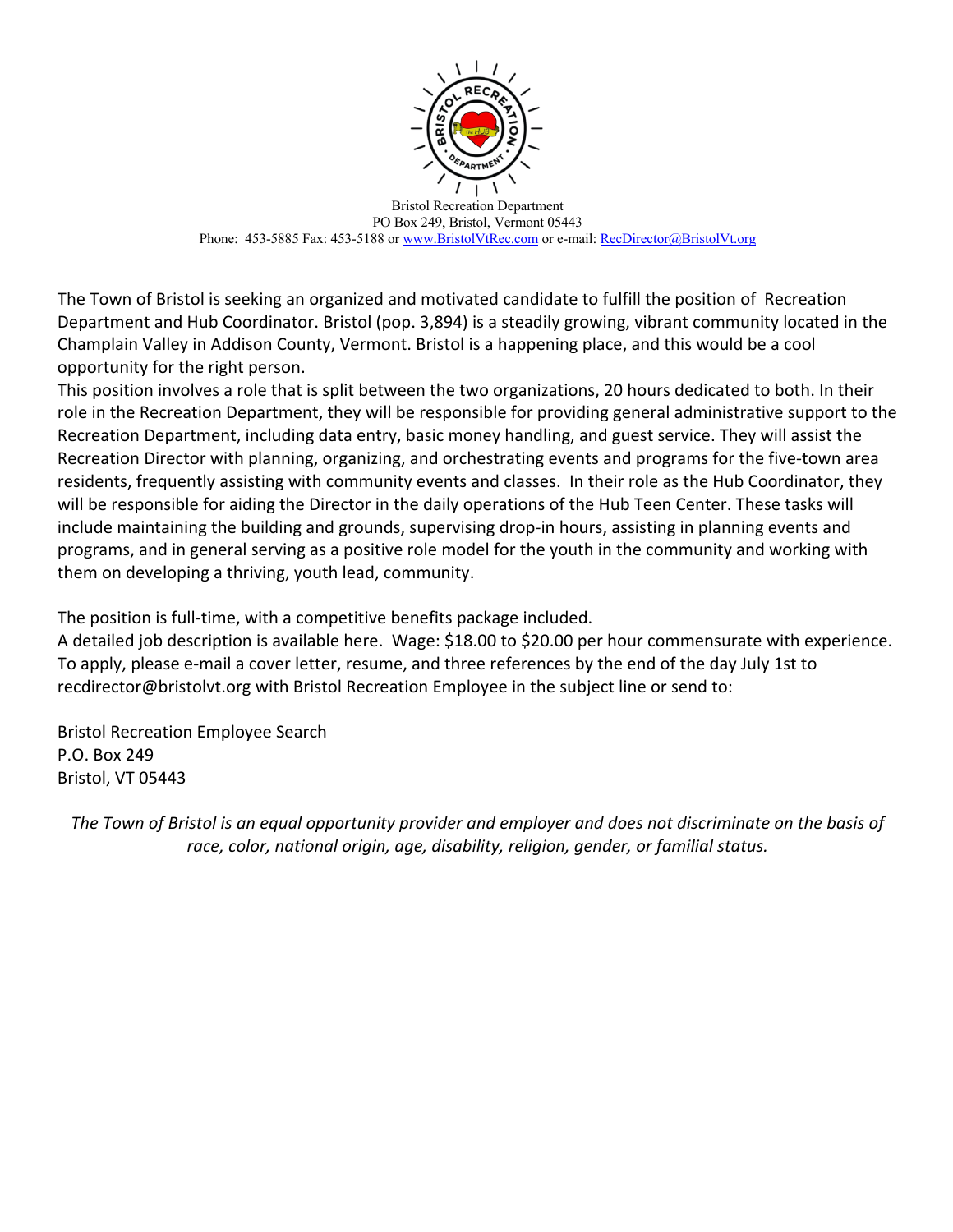

Bristol Recreation Department PO Box 249, Bristol, Vermont 05443 Phone: 453-5885 Fax: 453-5188 or www.BristolVtRec.com or e-mail: RecDirector@BristolVt.org

**POSITION TITLE:** Recreation Department and Hub Coordinator

## **RECREATION DEPARTMENT MISSION STATEMENT**

The Bristol Recreation Department is committed to offering lifelong learning opportunities through a wide range of quality recreational and performing arts activities to people of all ages.

**THE HUB TEEN CENTER & SKATEPARK** is a teen center serving youth from ages 12 to 19 with the mission of providing a safe, supervised, substance-free environment when school is not in session.

**SALARY:** \$18.00 - \$20.00 A competitive benefits package is included

**REPORTS TO**: Recreation Department Director (20 hours) and Hub Director (20 hours)

**HOURS:** Monday – Friday 10AM-6PM (Summer hours vary) Work does include some evenings and weekends.

# **POSITION SUMMARY**

The Recreation Department and Hub Coordinator is a role that is split between the two organizations, 20 hours dedicated to both. In their role in the **Recreation Department**, they will be responsible for providing general administrative support to the Recreation Department, including data entry, basic money handling, and guest service. They will assist the Recreation Director with planning, organizing, and orchestrating events and programs for the five-town area residents, frequently assisting with community events and classes.

In their role as the **Hub Coordinator** they will be responsible for aiding the Director in the daily operations of the Hub Teen Center. These tasks will include maintaining the building and grounds, supervising drop-in hours, assisting in planning events and programs, and in general serving as a positive role model for the youth in the community and working with them on developing a thriving, youth lead, community.

# **DUTIES AND RESPONSIBILITIES**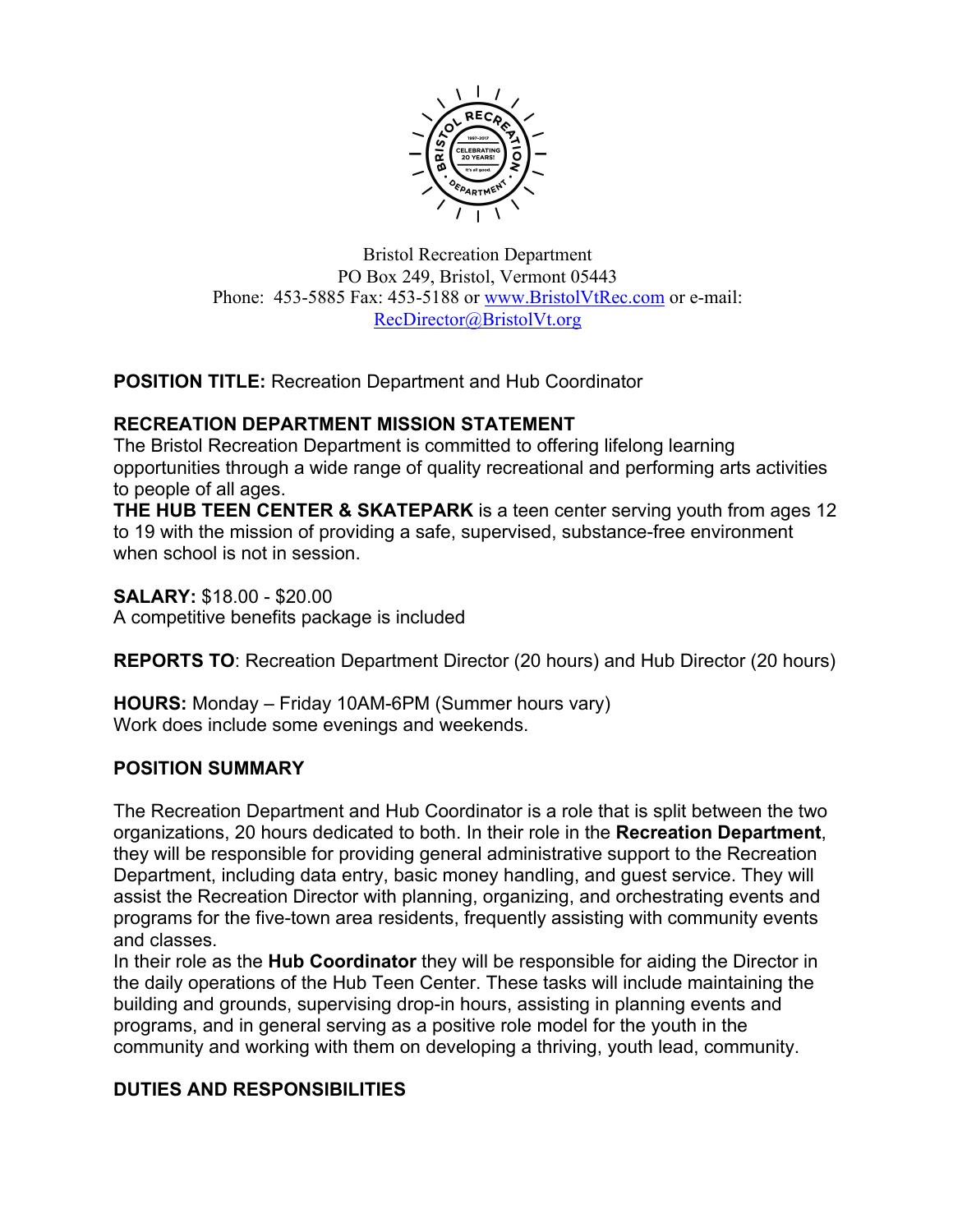# **Recreation Department Responsibilities**

- Plan and produce recreational programs for a variety of community members
- Maintain Recreation Department website using MyRec software
- Help maintain the Recreation Department's social media (Facebook and Instagram)
- Provide instructors with class rosters, and pertinent participant information
- Coordinated partnerships between community groups, and various town committees
- Apply for and manage local, state and federal grants to support the operation of the Bristol Recreation Department
- Assist in the supervision and management of seasonal and part time staff and volunteers
- Assist in the preparation of the annual budget and organize purchasing for summer camps
- Plan, organize and coordinate community events, programs, and classes
- Maintain program supplies and equipment
- Assists in management of rental/use of recreational buildings, Hub Teen Center, and Parks.
- Take on the role of Parks Manager, check on parks once a week, maintain a maintenance plan and attend Conservation Committee meetings once a month.
- Positively represent the town of Bristol and Recreation Department when in the community
- Serve as a general information site for many in the community.

# **Bristol Hub Teen Center Responsibilities**

- Provide supervision at the Hub Teen Center during drop-in hours (M-F, 3-6pm)
- Be a positive role model for youth and community members
- Collaborate with Hub Director on big picture goals for the Hub
- Work closely with the Hub Director to coordinate purchasing necessary program supplies and equipment

• Work closely with the Hub Director to monitor and maintain existing program areas including computers, video game systems, musical instruments, board games, arts and crafts and more

- Maintain Hub Teen Center's website with up-to-date information regarding upcoming events and programs as well as monthly attendance updates
- Attend monthly Community Advisory Board meetings, record notes and post notes on the Hub website
- Assist the Hub Director during special events and programs hosted at the Hub Teen Center
- Attend trainings, webinars and professional development workshops

# **KNOWLEDGE AND EXPERIENCE**